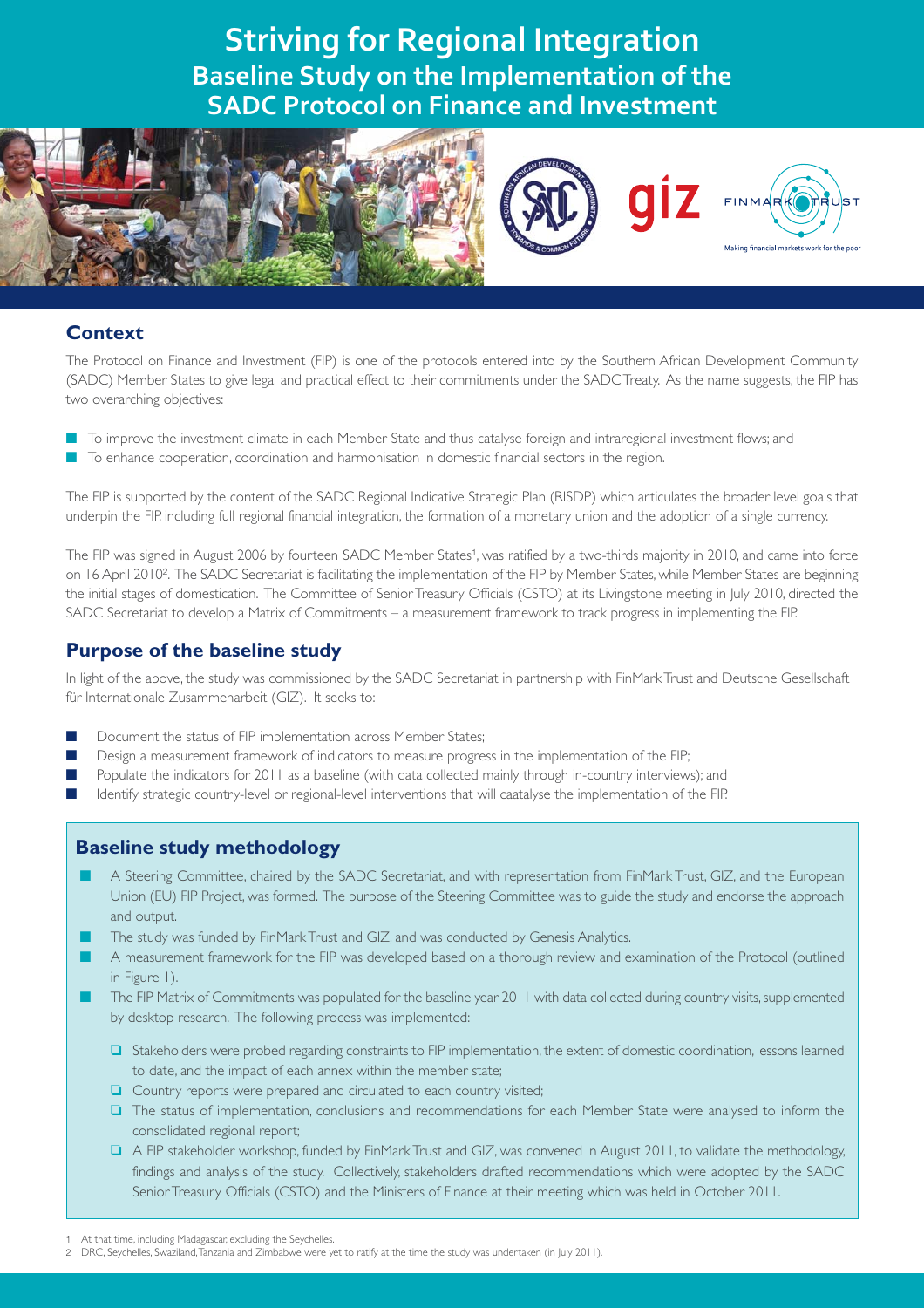



# **Phases of regional integration and the FIP**

Regional financial integration is an economic and political process whereby domestic capital and financial markets in a region become increasingly integrated and capital is able to flow freely across borders. This means eliminating barriers and constraints to regional capital mobility, and includes adopting a regional integrated payments system and harmonising regulatory and supervisory frameworks. Ultimately, a region is fully financially integrated when domestic financial systems in the region function as a single system.

Figure 2 helps us to understand the conceptual structure of integration and where the FIP fits into the process. The diagram shows that regional financial integration is not an event, but rather an ongoing process which can be split into five phases. Although they are shown as distinct in the diagram, the phases actually flow into one other, can progress simultaneously and are not perfectly delineated:



#### **Figure 2: The process of financial integration, the FIP matrix of commitments and the Ministers' Dashboard**

It should be noted that the FIP only deals with Phases I and II and parts of Phase III.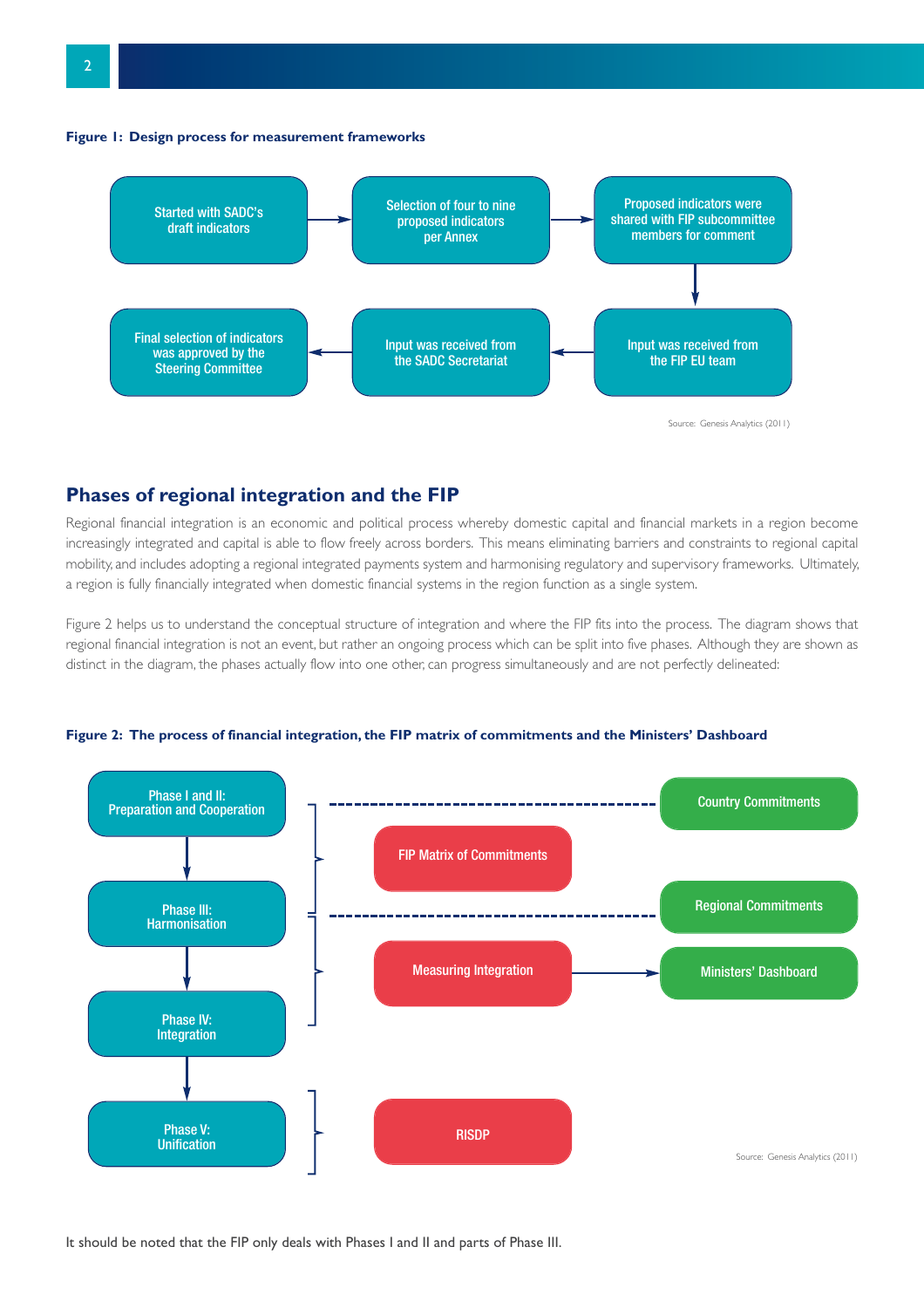Phase I – Preparation: Member States make domestic preparations for integration by modernising and upgrading domestic financial systems and investment regimes.

Phase II – Cooperation: Member States engage in a process of cooperation with other Member States to exchange information, engage in joint capacity building initiatives, agree on regional aspirations and standards, and build coordination channels.

Phase III - Harmonisation: Focus shifts from individual Member States to the region. Agreement is reached on harmonised standards, systems and policies. Through domestic adoption of these, individual domestic frameworks start to look and function the same. At the end of this phase, all domestic frameworks are harmonised to a regional standard.

Phase 1V – Integration: *De facto* integration starts to occur, and is visible in a number of ways (for example, interest rates converge, improved capital mobility in the region, private financial institutions develop integrated regional systems, single financial regulatory agency and single licensing and regulatory processes emerge). External investors view the region as a single market. Regional financial markets are established, for example, a regional bond market and stock exchange.

Phase V – Unification: In the final phase Member States surrender sovereignty over monetary policy to a regional authority; a regional Central Bank becomes operational and a common currency is introduced. There is a single monetary union.

# **The Matrix of Commitments and the Ministers' Dashboard**

The indicators in the Matrix of Commitments measure progress towards the achievement of Phases 1 to 3 of the financial integration process. The achievement of preparation, cooperation and harmonisation does not mean there will be an increase in financial integration or investment. Rather, these phases establish the enabling environment for financial integration and increased investment. In fact, it would be possible for every Member State to be in full compliance with all the terms of the FIP, without any actual financial integration. This raises the need for a second measurement framework and a second set of indicators that can measure *de facto* financial integration and *de facto* investment success.

Consequently, two measurement frameworks have been developed to monitor and measure the implementation of the FIP and Regional Financial Integration:

- The FIP Matrix of Commitments: This is the core measurement framework for the implementation of the FIP. It establishes indicators for two types of commitments:
	- ❏ Country-level commitments: These indicators measure the Member States' independent level of compliance with the preparation and cooperation phase commitments in the FIP. The obligation falls on a Member State. Assessing achievement of country-level commitments relies on 54 indicators<sup>3</sup>.
	- ❏ Regional-level commitments: These indicators measure the achievement of collaborative commitments that are framed in the FIP as a regional responsibility, rather than the responsibility of any single country. Regional-level commitments rely on 21 indicators. These are progressed through multilateral collaboration and cooperation through the various subcommittees with representatives from the Member States, and are mostly implemented during the harmonisation phase<sup>4</sup>.
- The Ministers' Dashboard: The Ministers' Dashboard includes six categories of indicators measuring de facto Regional Financial Integration (RFI) and two categories of indicators measuring progress in improving the investment climate. The purpose of the dashboard is to give the Ministers a snapshot view of the state of financial integration and investment in the region.

<sup>3</sup> Examples of a country-level commitment in the FIP would be: "The Member State will introduce a domestic investment law that protects investors" or "The Member State will be in compliance with the 25 Basel Core Principles on supervision". Six indicators have been added to the matrix at country level after the completion of the baseline study so the data is based on 48 indicators.

<sup>4</sup> Examples of a regional-level commitment would be: "A network of tax agreements will be developed between Member States" and "A SADC Model Central Bank law will be drafted".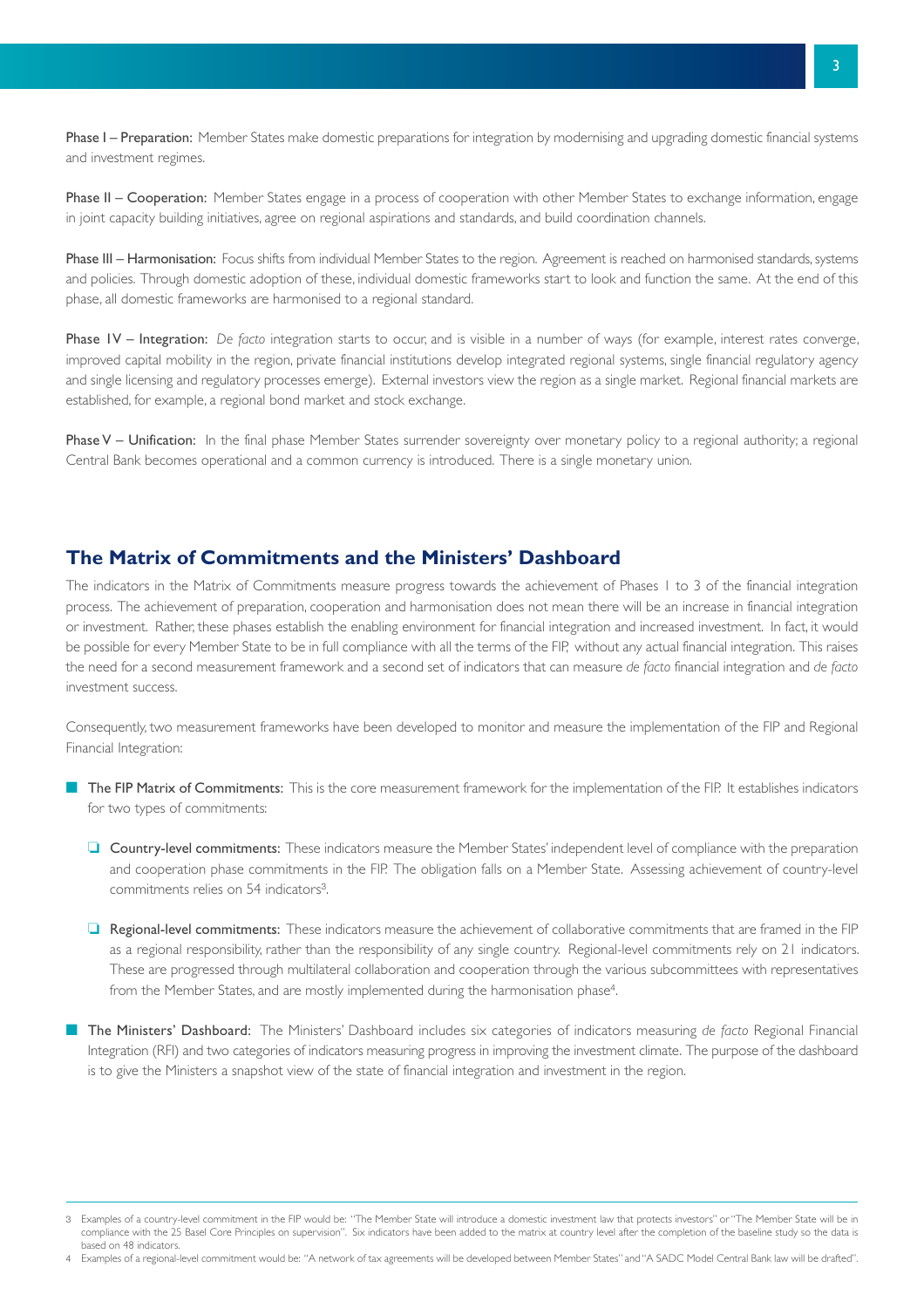# **Key to abbreviations**

| <b>AATM</b>    | Agreement on Assistance in Tax Matters                | <b>ICSID</b> | International Centre for the Settlement of Investment  |
|----------------|-------------------------------------------------------|--------------|--------------------------------------------------------|
| AML/CFT        | Anti-Money Laundering and Combating the Financing of  |              | <b>Disputes</b>                                        |
|                | <b>Terrorism</b>                                      | <b>ICT</b>   | Information and Communication Technology               |
| <b>CISNA</b>   | Committee for Securities, Insurance and Non-Banking   | <b>IFRS</b>  | International Financial Reporting Standards            |
|                | <b>Financial Authorities</b>                          | <b>IOPS</b>  | International Organisation of Pension Supervisors      |
| CoMFI          | Committee of Ministers for Finance and Investment     | <b>IOSCO</b> | International Organisation of Securities Commissioners |
| COSSE          | <b>Committee of SADC Stock Exchanges</b>              | <b>IPA</b>   | <b>Investment Promotion Agency</b>                     |
| DFI            | Development Finance Institution                       | <b>MIGA</b>  | Multilateral Investor Guarantee Agency                 |
| <b>DFRC</b>    | Development Finance Resource Centre                   | <b>MS</b>    | <b>Member States</b>                                   |
| <b>DTAA</b>    | Double Taxation Avoidance Agreement                   | <b>NBFI</b>  | Non-Banking Financial Institutions                     |
| <b>ESAAMLG</b> | East and Southern African Anti-Money Laundering Group | <b>OECD</b>  | Organisation of Economic Cooperation and Development   |
| <b>FATF</b>    | <b>Financial Action Task Force</b>                    | <b>PPP</b>   | <b>Public Private Partnerships</b>                     |
| <b>FDI</b>     | Foreign Direct Investment                             | <b>RISDP</b> | Regional Indicative Strategic Development Plan         |
| <b>FIP</b>     | Protocol on Finance and Investment                    | <b>SA</b>    | South Africa                                           |
| <b>GDP</b>     | Gross Domestic Product                                | <b>SADC</b>  | Southern African Development Community                 |
| <b>IAIS</b>    | International Association of Insurance Supervisors    | <b>SMSD</b>  | <b>SADC Statistical Macroeconomic Database</b>         |

### **Table 1: FIP matrix of commitments**

| <b>Annex</b>                 | <b>Article</b> | Indicator                                                                                                                                                            | <b>Reason for Inclusion</b>                                                                                                                                                    |
|------------------------------|----------------|----------------------------------------------------------------------------------------------------------------------------------------------------------------------|--------------------------------------------------------------------------------------------------------------------------------------------------------------------------------|
| None                         | None           | FIP instrument ratified by all Member States (MS).                                                                                                                   | Ratification gives legal position to implement the FIP within<br>the national context.                                                                                         |
| None                         | None           | National FIP coordinating structures in place to facilitate<br>better FIP implementation.                                                                            | An essential institutional arrangement to facilitate and<br>ensure that financial and human resources are allocated to<br>enable a coordinated response to FIP implementation. |
|                              | 5, 6, 8, 9, 27 | Existence of domestic investment law that: protects<br>investors, allows repatriation of profits, allows access to<br>courts.                                        | Investor protection is a fundamental requirement to<br>facilitate increased inter- and intra-regional investment.                                                              |
|                              | 21             | Signatory to international conventions: New York<br>Convention.                                                                                                      | Ascension to convention is a signal of investor-friendly<br>conditions.                                                                                                        |
|                              | 21             | Signatory to international conventions: ICSID.                                                                                                                       | Ascension to convention is a signal of investor-friendly<br>conditions.                                                                                                        |
|                              | 21             | Acceded to international conventions: MIGA.                                                                                                                          | Membership to MIGA is a signal of investor-friendly<br>conditions.                                                                                                             |
| Annex 1:                     | 8              | Investment policies, information etc. easily accessible to<br>investors.                                                                                             | Meets the commitment to improve openness and<br>transparency around all investment codes and regimes.                                                                          |
| Cooperation in<br>Investment | 23             | MS has an active IPA.                                                                                                                                                | Essential institutional provision to enable improvements in<br>the investment climate, to improve coordination between<br>domestic stakeholders and to attract investment.     |
|                              | $\overline{2}$ | Member ranked above (or equal) to OECD average rating for<br>strength of investor protection.                                                                        | Investor protection is a fundamental requirement to<br>facilitate increased inter- and intra-regional investment.                                                              |
|                              | 19             | MS' national policies and regulations comply with the<br>Regional Investment Policy Framework and/or the minimum<br>principles for investment regimes in the region. | Measure of MS convergence on harmonised investment<br>policies and investment principles.                                                                                      |
|                              | 19             | Regional Investment Policy Framework is drafted and<br>agreed to by MS.                                                                                              | Improves the regional investment climate and decreases the<br>incidence of harmful investment competition in the region.                                                       |
|                              | 23             | Evidence of events and activities run by IPA Forum and<br>attended by MS IPAs.                                                                                       | Evidence that IPA Forum is operational at a regional level.                                                                                                                    |

It should be noted that the blue highlighted areas indicate regional-level commitments.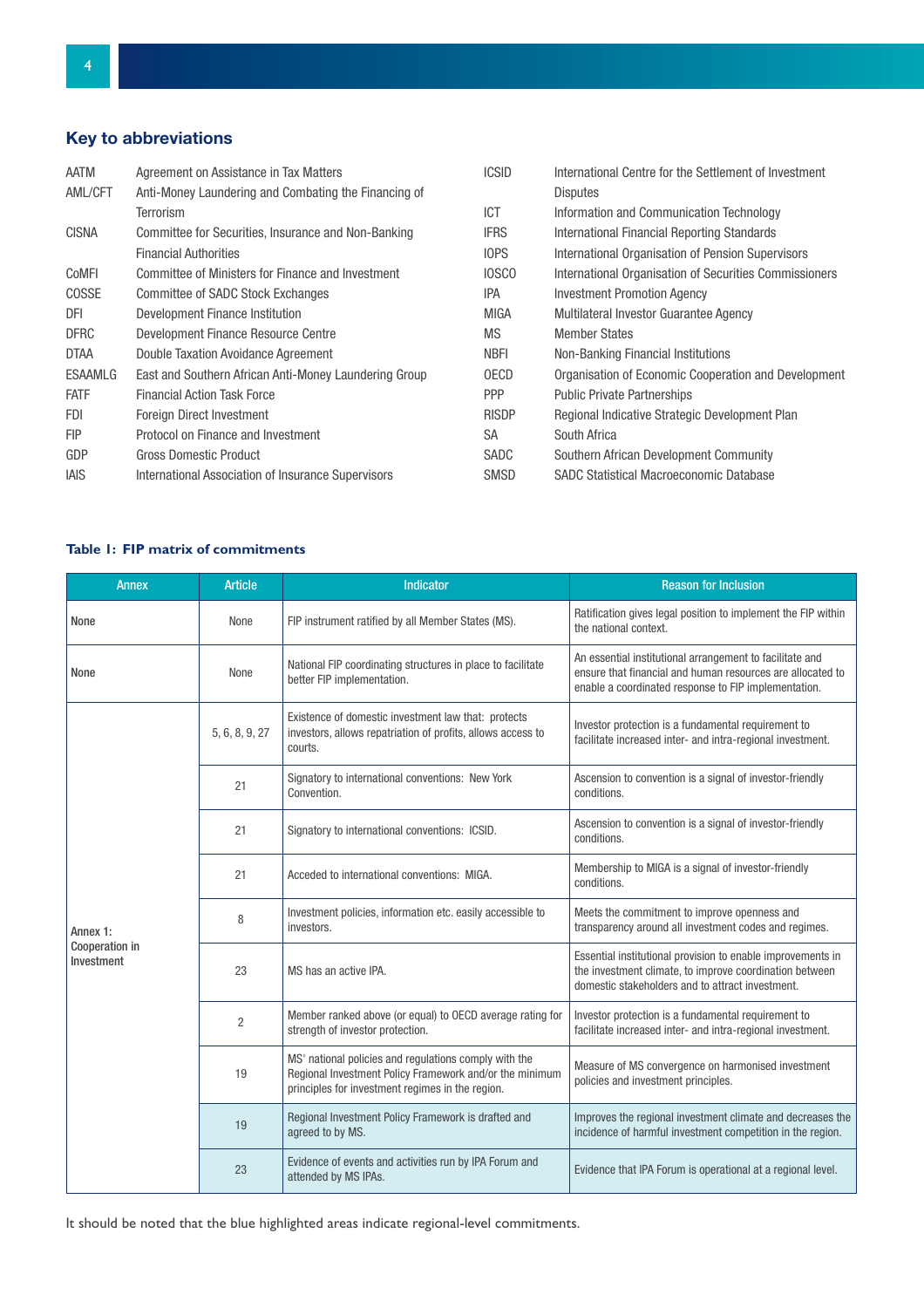| Annex                                     | <b>Article</b> | Indicator                                                                                                                                                              | <b>Reason for Inclusion</b>                                                                                                                                                                                          |
|-------------------------------------------|----------------|------------------------------------------------------------------------------------------------------------------------------------------------------------------------|----------------------------------------------------------------------------------------------------------------------------------------------------------------------------------------------------------------------|
|                                           | 2, 3, 4        | Inflation rate low and stable $(< 9\%$ ).                                                                                                                              | Inflation target as agreed upon in RISDP.                                                                                                                                                                            |
|                                           | 2, 3, 4        | Public and publicly guarantee debt to GDP $<$ 60%.                                                                                                                     | Debt to GDP ratios as agreed upon in RISDP.                                                                                                                                                                          |
|                                           | 2, 3, 4        | Budget deficit to GDP ratio at widely accepted prudent<br>levels $(< 5\%$ ).                                                                                           | Fiscal balance to GDP ratio as agreed upon in RISDP.                                                                                                                                                                 |
| Annex 2:<br>Macroeconomic<br>Convergence  | 5, 8           | Cooperation/information sharing: submission of data to<br>SMSD.                                                                                                        | MS are required to provide data and reports to CoMFI for<br>review and monitoring of progress in achieving<br>macroeconomic convergence.                                                                             |
|                                           | $\overline{7}$ | Cooperation/information sharing: participation in peer<br>review panel.                                                                                                | Peer review panel gives power to the commitment to<br>establish a collective surveillance procedure to monitor<br>macroeconomic convergence.                                                                         |
|                                           | $\overline{7}$ | The Peer Review Mechanism is approved for establishment<br>and operational.                                                                                            | Peer review panel gives power to the commitment to<br>establish a collective surveillance procedure to monitor<br>macroeconomic convergence.                                                                         |
|                                           | 5.3            | Number of DTAAs signed with other SADC MS.                                                                                                                             | Network of agreements improves the exchange of<br>information, mutual agreement procedures and cooperation<br>amongst MS, ultimately promoting the movement of capital<br>within the region (Annex 1, Article 17.1). |
|                                           | $\overline{2}$ | Up to date and publicly available tax database (national).                                                                                                             | In the absence of the SADC tax database, national<br>databases enable information exchange amongst MS.                                                                                                               |
|                                           | $\overline{c}$ | Up to date information submitted to SADC tax database<br>(when fully operational).                                                                                     | Publication of data on tax database improves public<br>accessibility to information about MS' tax regimes.                                                                                                           |
|                                           | 6.6            | Signatory to the Mutual Agreement for Information<br>Exchange with MS.                                                                                                 | AATM gives power to MS' commitment to information<br>exchange, in order to prevent unlawful activities (like<br>cross-border smuggling and the importation of counterfeit<br>goods).                                 |
|                                           | 6              | Harmonised to the regional guidelines for the administration<br>of indirect taxes.                                                                                     | Harmonisation of policy frameworks forms the foundation<br>for financial integration.                                                                                                                                |
| Annex 3:                                  | 4              | Harmonised to the regional tax incentives guidelines.                                                                                                                  | Harmonisation of policy frameworks forms the foundation<br>for financial integration.                                                                                                                                |
| Cooperation in<br><b>Taxation Matters</b> | 3              | Tax officials participate in capacity building activities.                                                                                                             | Activity to promote achievement of other commitments in<br>this Annex.                                                                                                                                               |
|                                           | 5              | Existence of Model Double Taxation Avoidance Agreement.                                                                                                                | Ensures that MS employ a harmonised approach to the<br>negotiation and completion of double taxation avoidance<br>agreements.                                                                                        |
|                                           | $\overline{4}$ | Guidelines for the appropriate treatment of tax incentives<br>drafted and approved for adoption by MS.                                                                 | Improves the exchange of information, mutual agreement<br>procedures and cooperation between MS, ultimately<br>promoting the movement of capital within the region.                                                  |
|                                           | $\overline{4}$ | A fiscal model for cost benefit analysis developed and<br>approved by Ministers of Finance. Fiscal model must<br>comply with items articulated in Article 4 section 5. | Harmonisation of policy frameworks forms the foundation<br>for financial integration.                                                                                                                                |
|                                           | 6              | SADC AATM approved and signed by all MS (multi-lateral<br>agreement).                                                                                                  | Harmonisation of policy frameworks forms the foundation<br>for financial integration.                                                                                                                                |
|                                           | 6              | Guideline for the administration of indirect tax in the region<br>is approved for adoption by MS.                                                                      | AATM gives power to MS' commitment to information<br>exchange, in order to prevent unlawful activities (like cross-<br>border smuggling and the importation of counterfeit goods).                                   |
|                                           | $\overline{7}$ | Mechanism for the settlement of tax disputes developed and<br>approved by Ministers of Finance.                                                                        | Harmonisation of policy frameworks forms the foundation<br>for financial integration.                                                                                                                                |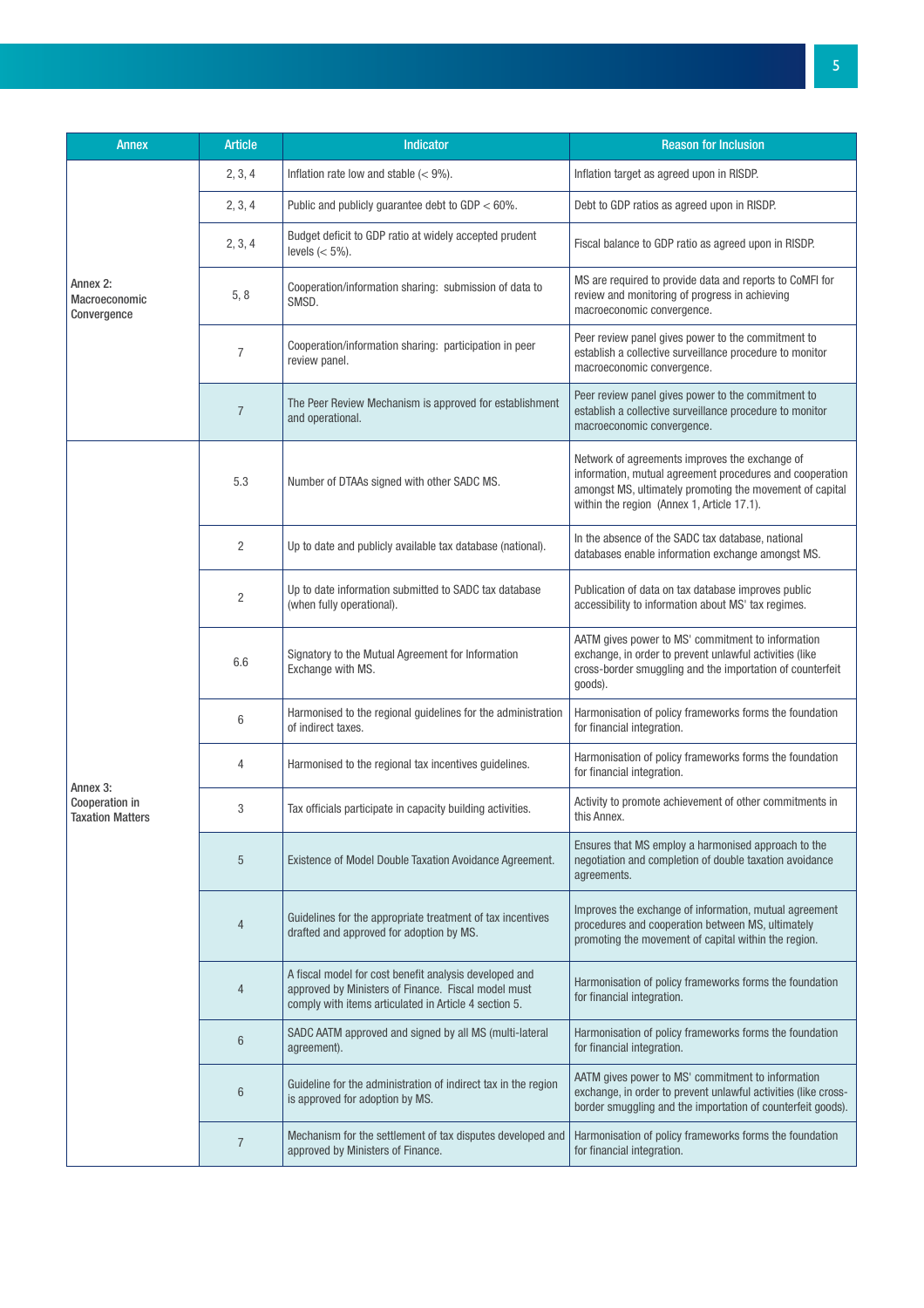| <b>Annex</b>                                     | <b>Article</b> | <b>Indicator</b>                                                                                                                       | <b>Reason for Inclusion</b>                                                                                                                             |
|--------------------------------------------------|----------------|----------------------------------------------------------------------------------------------------------------------------------------|---------------------------------------------------------------------------------------------------------------------------------------------------------|
|                                                  | 2a             | Liberalised current account.                                                                                                           | Achievement promotes capital flows within the region.                                                                                                   |
|                                                  | 2a             | Liberalised capital (financial) account.                                                                                               | Achievement promotes capital flows within the region.                                                                                                   |
| Annex 4:                                         | 2c, 3.1c       | Full currency convertibility.                                                                                                          | Achievement promotes capital flows within the region.                                                                                                   |
| Cooperation on<br><b>Exchange Control</b>        | 2d, 3d         | Collect and publicise data on foreign exchange transactions<br>(e.g. automated cross border reporting system).                         | Improves the availability of information between MS.                                                                                                    |
|                                                  | 2a             | Roadmap for exchange control liberalisation in current and<br>capital (and financial) account transactions is drafted and<br>approved. | Consensus on this roadmap will create a focal point for MS'<br>exchange control liberalisation programmes and improve<br>coordination of policy reform. |
|                                                  | 3b             | Autonomy/independence of Central Bank.                                                                                                 | Encourages convergence on a sound operational<br>framework, aligned with international best practice.                                                   |
|                                                  | $\overline{2}$ | Compliant with SADC Central Bank Model Law (when/if<br>made binding).                                                                  | Encourages harmonisation of Central Banks' legal<br>frameworks, aligned to international best practice and<br>promotes transparency and accountability. |
| Annex 5:                                         | 4.2            | Adoption of price stability as mandate.                                                                                                | Encourages convergence on one primary objective, namely<br>to maintain price stability (in pursuit of financial stability).                             |
| Harmonisation of<br><b>Legal and Operational</b> | 3c             | Ability of Central Bank to set own budget.                                                                                             | A measure of de facto Central Bank autonomy.                                                                                                            |
| <b>Frameworks</b>                                | 2e             | Extent to which Central Bank can lend to government.                                                                                   | A measure of de facto Central Bank autonomy.                                                                                                            |
|                                                  | 3              | Existence of Model Central Bank Law.                                                                                                   | Drafting and approval of this guiding document facilitates<br>the harmonisation of legal frameworks.                                                    |
|                                                  | $\overline{2}$ | Roadmap for the establishment of a common Central Bank<br>developed and approved.                                                      | This roadmap is a firm commitment under the FIP, despite<br>the MS not yet gaining consensus on the establishment of a<br>common Central Bank.          |
|                                                  | 3a             | Payments systems in place domestically.                                                                                                | MS implement a safe and efficient national payments<br>system, based on internationally accepted principles.                                            |
|                                                  | 3c, 3e, 4.1c   | Risk mitigation strategy implemented.                                                                                                  | MS implement a safe and efficient national payments<br>system, based on internationally accepted principles.                                            |

|                                                       | 3c, 3e, 4.1c   | Risk mitigation strategy implemented.                              | MS implement a safe and efficient national payments<br>system, based on internationally accepted principles.            |
|-------------------------------------------------------|----------------|--------------------------------------------------------------------|-------------------------------------------------------------------------------------------------------------------------|
|                                                       | 4.1d           | Existence of national payments system law.                         | MS implement a safe and efficient national payments<br>system, based on internationally accepted principles.            |
| Annex 6:<br>Cooperation on<br><b>Payments Systems</b> | $\overline{2}$ | National payment system law aligned to regional model law.         | MS implement a safe and efficient national payments<br>system, based on internationally accepted principles.            |
|                                                       | 2, 3d          | MS linked to SADC regional payments systems (when<br>operational). | Promotes the movement of capital within the region.                                                                     |
|                                                       | $\overline{2}$ | Model Payment System Law developed and approved.                   | Achieves the harmonisation of payment systems in the<br>region.                                                         |
|                                                       | 3              | Model Payment System Strategy is developed.                        | Achieves the harmonisation of payment systems in the<br>region.                                                         |
|                                                       | 3, 4           | Legal framework for data privacy in place.                         | To enable cross border business based on ICT taking into<br>account that all businesses are supported by ICT platforms. |
| Annex 7:<br>Cooperation in the                        | 3              | Standard regarding ICT systems interpretability in place.          | Promote cross border business specifically for payment<br>systems.                                                      |
| area of ICT                                           | 3.5            | IT Governance framework adopted for the region.                    | To promote convergence on best practise in governance<br>arrangements.                                                  |
|                                                       | 3              | ICT communication Infrastructure to connect MS in place.           | Promotes easier and faster flows of information and funds<br>between states.                                            |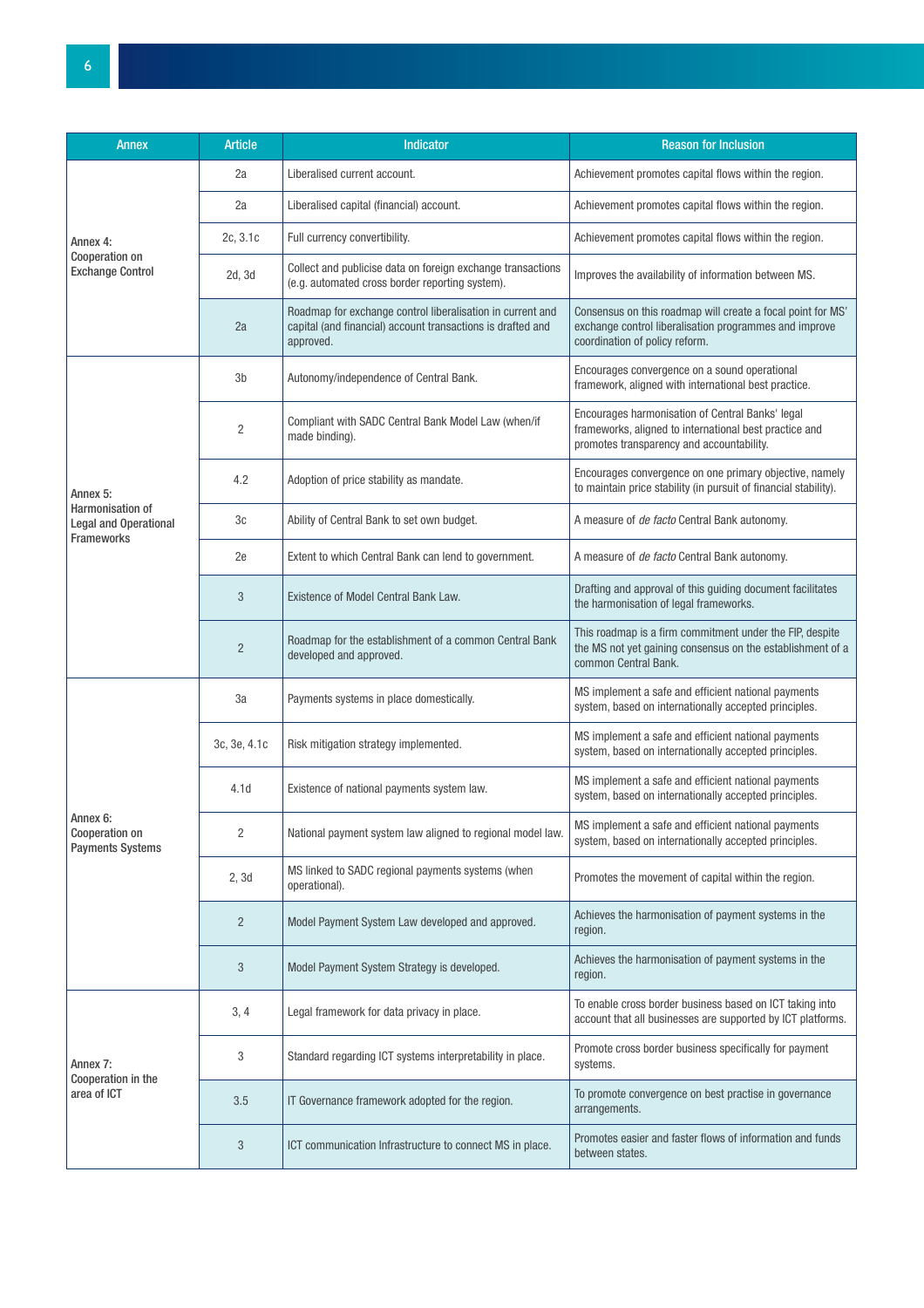| Annex                                                                       | <b>Article</b>     | <b>Indicator</b>                                                                                                                                                                                   | <b>Reason for Inclusion</b>                                                                                                                             |
|-----------------------------------------------------------------------------|--------------------|----------------------------------------------------------------------------------------------------------------------------------------------------------------------------------------------------|---------------------------------------------------------------------------------------------------------------------------------------------------------|
|                                                                             | 2                  | Compliant with the 25 BASEL core principles.                                                                                                                                                       | Encourages convergence on an efficient and effective<br>banking supervisory and regulatory system, based on<br>internationally accepted principles.     |
|                                                                             | $\overline{c}$     | Self-assessment audit on annual basis.                                                                                                                                                             | Enables the identification, measurement and management<br>of banking risks.                                                                             |
| Annex 8:<br><b>Cooperation in Banking</b><br>and Regulatory                 | Annex 14           | Membership of ESAAMLG and completion of a mutual<br>evaluation.                                                                                                                                    | Facilitates cooperation on AML/CFT.                                                                                                                     |
| Supervision                                                                 | Annex 13           | Compliant with international standards for auditing and<br>accounting - IFRS.                                                                                                                      | Encourages convergence on internationally accepted<br>principles.                                                                                       |
|                                                                             | 2, 4               | Regional agreement on framework for Central Bank<br>supervision.                                                                                                                                   | Achievement of convergence on an efficient and effective<br>banking supervisory and regulatory system, based on<br>internationally accepted principles. |
|                                                                             | 3,9                | Participate in regional development projects through<br>cooperation in pooling of funds, project identification and<br>project management.                                                         | Gives power to the commitment to effectively increase<br>cross-border flows of finance for developmental projects in<br>the region.                     |
|                                                                             | 3f, 7              | Attending capacity building activities organised by DFRC<br>(secondment, work placement, training).                                                                                                | Activity to promote achievement of other commitments in<br>this Annex.                                                                                  |
| Annex 9:<br>Cooperation on                                                  | Annex <sub>1</sub> | PPP: Establishment of PPP Policy Framework, Legal<br>Framework, Institution Framework.                                                                                                             | Promotes cooperation and mobilisation of PPPs to<br>encourage regional development.                                                                     |
| <b>Development Finance</b><br><b>Institutions</b>                           | $\overline{2}$     | The DFI network and DFRC are established and active.                                                                                                                                               | The establishment of the network is a firm commitment in<br>the FIP, to give power to the other commitments of Annex 9.                                 |
|                                                                             | 11                 | Regional Insurance Guarantee system in place and<br>approved.                                                                                                                                      | Regional commitment to mitigate political risk, with the<br>ultimate aim of mobilising capital for development projects.                                |
|                                                                             | 3                  | Number of regional development projects in progress<br>(where regional refers to projects with benefits to more than<br>one country, or with more than one country collaborating on<br>a project). | Achievement of commitment to effectively increase<br>cross-border flows of finance for developmental projects<br>in the region.                         |
|                                                                             | 7                  | Membership of IOSCO (harmonising with international<br>standards).                                                                                                                                 | Encourages convergence on internationally accepted<br>principles.                                                                                       |
|                                                                             | $\overline{7}$     | Membership of IOPS (harmonising with international<br>standards).                                                                                                                                  | Encourages convergence on internationally accepted<br>principles.                                                                                       |
| Annex 10:                                                                   | 7                  | Membership of IAIS (harmonising with international<br>standards).                                                                                                                                  | Encourages convergence on internationally accepted<br>principles.                                                                                       |
| Cooperation on<br>Non-Banking Financial<br><b>Institutions and Services</b> | 3, 4, 5            | Committed to information sharing (multi-lateral agreement<br>signed by all CISNA members).                                                                                                         | Gives power to the commitment to exchange information<br>and provide assistance when requested.                                                         |
|                                                                             | 10                 | Participating in capacity building activities.                                                                                                                                                     | Activity to promote achievement of other commitments in<br>this Annex.                                                                                  |
|                                                                             | 9                  | Alignment to SADC regulatory framework for non-banking<br>financial institutions (when drafted and approved).                                                                                      | Signifies harmonisation of financial regulatory regimes,<br>thereby preventing or reducing regulatory arbitrage.                                        |
|                                                                             | 9                  | SADC regulatory framework for non-banking financial<br>institutions established and approved for the region.                                                                                       | Drafting and approval of a SADC regulatory framework<br>enables the harmonisation of NBFI requlatory regimes.                                           |
|                                                                             | $\overline{2}$     | Cooperation: Member of COSSE.                                                                                                                                                                      | Membership enables cooperation and assistance in areas<br>listed in Article 2.                                                                          |
|                                                                             | 2                  | Cooperation: Information exchange.                                                                                                                                                                 | Information shall be shared with the aim of promoting the<br>harmonisation of approaches (where practical).                                             |
| Annex 11:<br><b>Cooperation in SADC</b>                                     | 2                  | MS harmonised to SADC common principles.                                                                                                                                                           | Promotes harmonisation of the approaches employed by the<br>various stock exchanges.                                                                    |
| <b>Stock Exchanges</b>                                                      | 2.3                | Participate in capacity building activities (either attend or<br>host).                                                                                                                            | Activity to promote achievement of other commitments in<br>this Annex.                                                                                  |
|                                                                             | 2.5                | MS complete the minimum standards for surveillance and<br>risk assessment.                                                                                                                         | Promotes harmonisation of the approaches employed by the<br>various stock exchanges.                                                                    |
|                                                                             | 2.7                | Diversification of the registered market participants<br>(% individuals, % trusts, % corporates).                                                                                                  | Indicated effective consumer education, diversification and<br>deepening capital market.                                                                |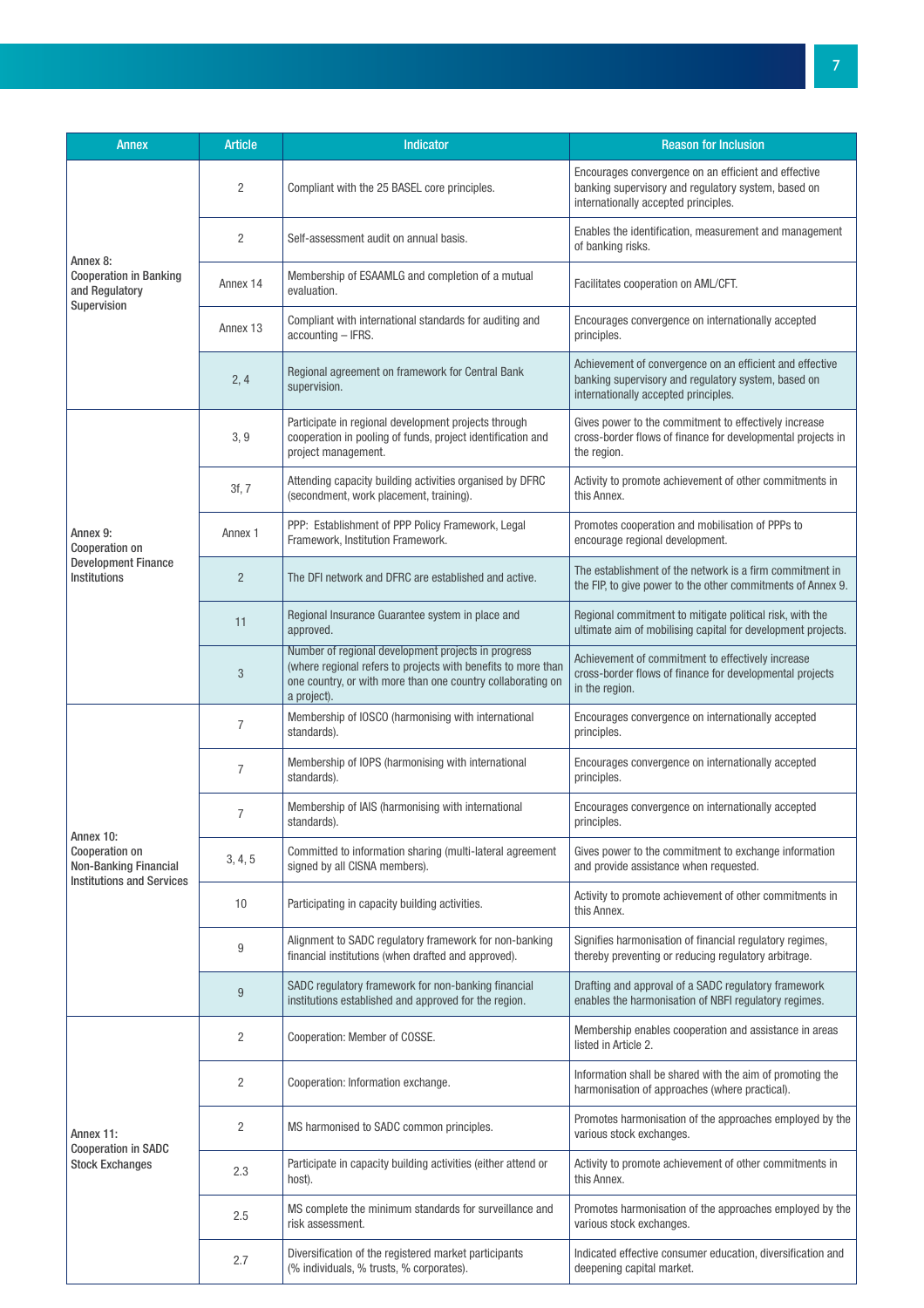| Indicator                                                                  | <b>Justification for Inclusion</b>                                                                                                                                            | <b>Data Required</b>                                                                                |  |  |
|----------------------------------------------------------------------------|-------------------------------------------------------------------------------------------------------------------------------------------------------------------------------|-----------------------------------------------------------------------------------------------------|--|--|
| <b>General indicator</b>                                                   |                                                                                                                                                                               |                                                                                                     |  |  |
| All MS committed to the implementation of the FIP.                         | Ratification of the FIP indicates commitment to the<br>protocol.                                                                                                              | Number of MS' Instrument of Ratification deposited<br>with SADC Secretariat.                        |  |  |
|                                                                            | <b>Regional Financial Integration Indicators</b>                                                                                                                              |                                                                                                     |  |  |
| Improved efficiency in cross border transfer of funds.                     | As a region becomes more integrated, cost of<br>transferring funds across borders will decline.                                                                               | Average cost of a USD 200 remittance from South<br>Africa (SA) through main SADC corridors.         |  |  |
| Banking sector regulation is harmonised across MS.                         | As regional market is more integrated, the ratio of bank<br>licenses to commercial banks will decrease.                                                                       | Number of bank licenses to number of SADC<br>registered banks.                                      |  |  |
| Increase capital flows into and within SADC.                               | As barriers are removed, capital will flow more freely                                                                                                                        | Value of intra-SADC capital flows (USD).                                                            |  |  |
|                                                                            | around the region.                                                                                                                                                            | Value of international capital flows into SADC (USD).                                               |  |  |
|                                                                            |                                                                                                                                                                               | Share of SA bond market held by institutional investors<br>registered in other SADC countries (%).  |  |  |
| Increase in the SADC component of institutional                            | Integration will allow investors to take advantage of                                                                                                                         | Share of SADC bond market held by institutional<br>investors registered in SA (%).                  |  |  |
| investors' portfolios.                                                     | regional investment opportunities.                                                                                                                                            | Share of SA money market held by institutional<br>investors registered in other SADC countries (%). |  |  |
|                                                                            |                                                                                                                                                                               | Share of SADC money market held by institutional<br>investors registered in SA (%).                 |  |  |
| Increased financial products and services available for<br>SADC consumers. | Higher integration means increased financial services<br>competition, promoting new product development and<br>converging prices for comparable banking<br>services/products. | Price differentials of products/services offered by<br>MS (USD).                                    |  |  |
|                                                                            | Cheaper and more appropriate financial services and<br>products lead to increased potential access and<br>demand by the consumers.                                            | Access to finance (formally served) (%).                                                            |  |  |
|                                                                            | Higher integration means the interest rate differentials<br>for assets of the same maturity and the same credit<br>risk class should converge.                                | Interest rate differential on public debt in each MS.                                               |  |  |
| Interest rates across SADC MS converge.                                    |                                                                                                                                                                               | Interest rate differential on mortgage debt in each MS.                                             |  |  |
|                                                                            |                                                                                                                                                                               | Interest rate differential on consumer debt in each MS.                                             |  |  |
| <b>Investment Indicators</b>                                               |                                                                                                                                                                               |                                                                                                     |  |  |
|                                                                            | Improved investment climate will attract and facilitate<br>more investment.                                                                                                   | International inward FDI flows to SADC (USD).                                                       |  |  |
| Investment flows into and within SADC increase.                            |                                                                                                                                                                               | International inward FDI stock in SADC (USD).                                                       |  |  |
|                                                                            |                                                                                                                                                                               | SADC Intraregional FDI flows (USD).                                                                 |  |  |
|                                                                            |                                                                                                                                                                               | SADC Intraregional FDI stock (USD).                                                                 |  |  |
|                                                                            |                                                                                                                                                                               | Overall Competitiveness Score (SADC average score).                                                 |  |  |
| SADC MS improve ratings according to globally                              | Multiple factors contribute to improved investment<br>climate such as political risk, strength of investor                                                                    | Financial Market Development Index (SADC average<br>score).                                         |  |  |
| accepted investment climate measurements.                                  | protection and financial market sophistication.                                                                                                                               | Investor Protection Index (SADC average).                                                           |  |  |
|                                                                            |                                                                                                                                                                               | Corruption Perceptions Index 2010 (SADC average<br>score).                                          |  |  |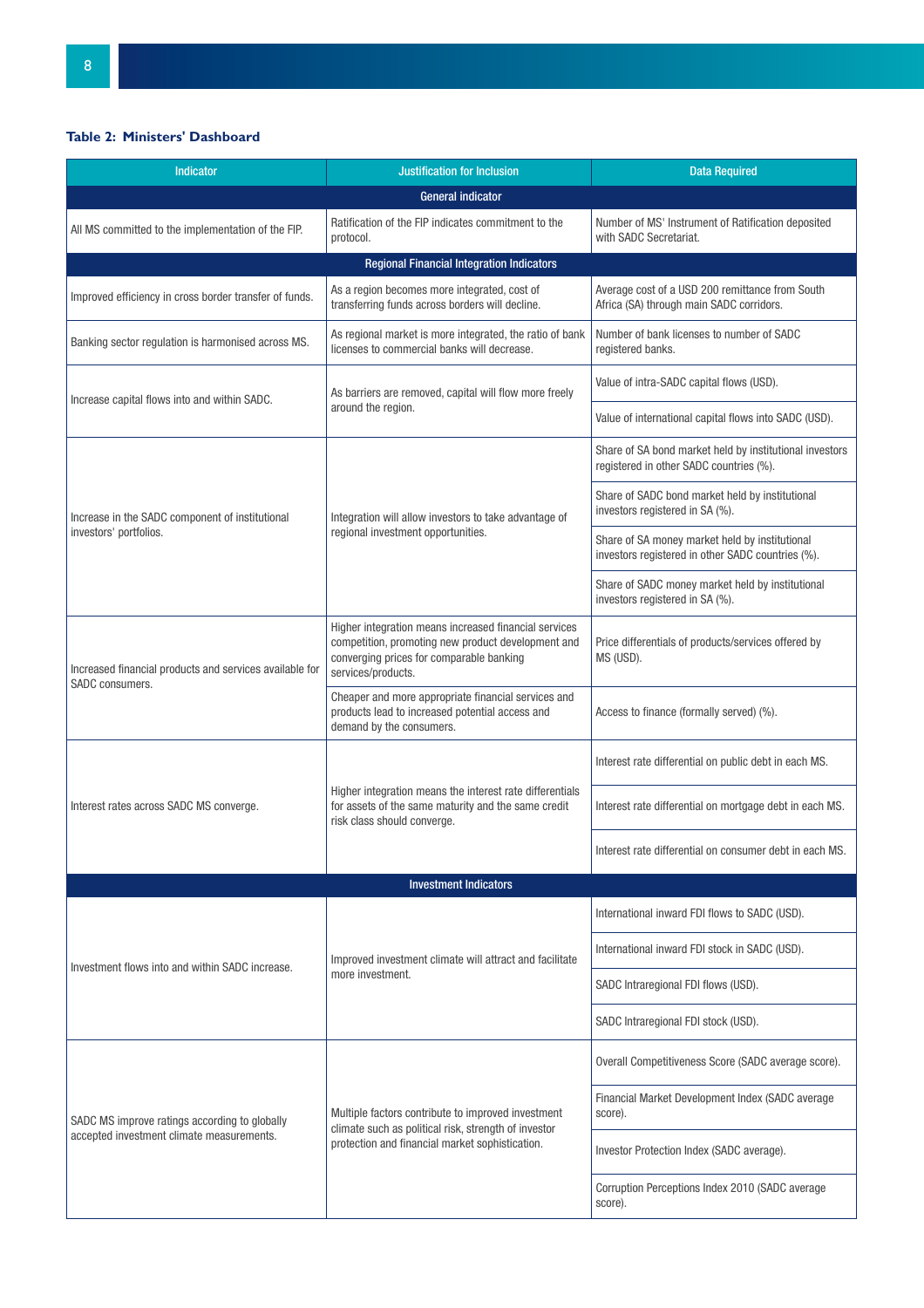# **Baseline status of FIP implementation**

### **Country-level progress on FIP implementation**

There has been good progress in most countries with respect to the country-level commitments. Figure 3 shows the achievement of implementation of FIP commitments for each country<sup>5</sup>.

It is clear that there has been progress in implementing the country-level commitments of the FIP (these relate to the preparation and cooperation phases). The graph shows that on average and across the region, 53.4% of the country-level FIP commitments have been implemented (see column on the far left) with 8.4% of commitments in progress, and 21.4% of commitments still unachieved. However, seven countries (South Africa, Mauritius, Zambia, Malawi, Namibia, Botswana and Tanzania) have implemented more than half of the countrylevel commitments.





### **Regional progress on FIP implementation**

The harmonisation phase clearly presents increased challenges as displayed in Figure 4. When comparing the achievement of country-level commitments (preparation and cooperation) to regional-level commitments (harmonisation), it is obvious that increased efforts need to be made at the regional-level in order to further financial integration in SADC.

With respect to the difficult-to-achieve regional commitments, there has been little progress. The graph shows that there has been minimal progress with regional-level commitments: only 14.3% of FIP commitments have been achieved. Many of the regional-level commitments are in progress (33.3% partially achieved commitments) – this reflects the long, on-going and often delayed discussions at subcommittee level to agree on regionally harmonised frameworks – while almost half (42.9%) of regional-level commitments remain unachieved.

While important regional successes including the drafting and signing of a Model SADC Bank Law and a Double Taxation Avoidance Agreement should be acknowledged, Member States need to recognise and commit to the challenging processes still to come. The preparation and cooperation phases are relatively easy to achieve. However, in the harmonisation phase, Member States will have to make difficult choices in favour of integration which requires them to relinquish some sovereign independence in the interest of achieving regional consensus. A comparison of Figures 3 and 4 indicate that although progress has been made beyond the halfway mark for six countries, only 14% of regional commitments have been achieved. It is clear that the pace of overall FIP implementation is hindered by regional-level commitments more than country-level commitments.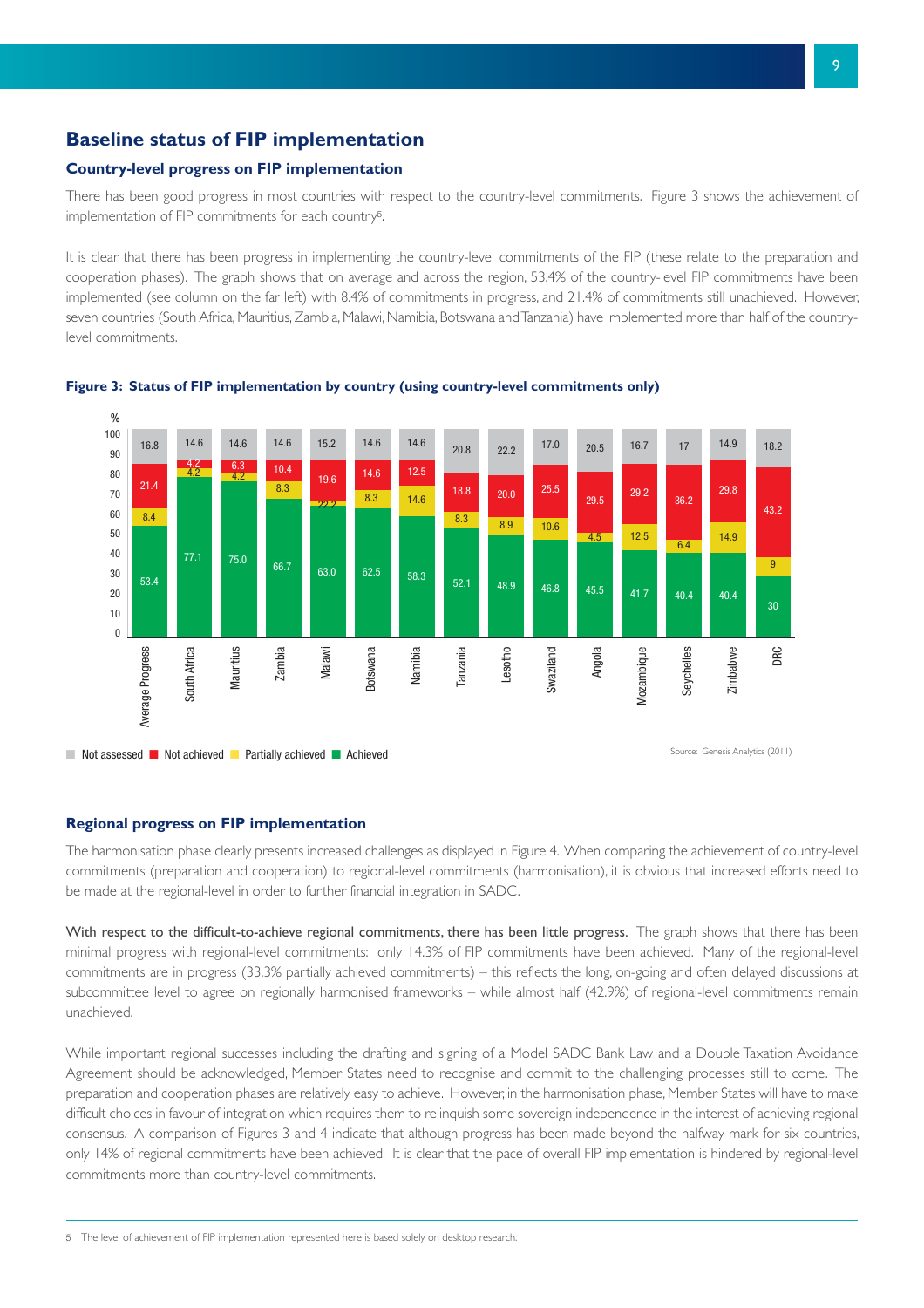

#### **Figure 4: Average country-level progress compared to regional-level progress**

# **Analysis and insights**

50% of SADC Member States have achieved at least half of the country-level commitments and some of those have reached even higher levels, including reaching levels of international best practice. Progress should be acknowledged and highlighted by the SADC Secretariat to add to the momentum which started with the ratification of the FIP in 2010.

However, progress should not be overstated. The following points keep the progress to date in perspective:

- The FIP has been in the process of implementation for a long time. Though the FIP was ratified in 2010, most Member States have been implementing parts of the Protocol at least since signature in 2006, and in some cases, since the MOUs were in put in place over a decade ago.
- Progress is not focused on areas of key commitments, but is considered more generally. All commitments in the FIP evaluation framework are weighted equally. Thus, relatively easy-to-achieve commitments are weighted equally to more onerous and arguably more important<sup>6</sup> commitments<sup>7</sup>.
- Many of the achieved commitments relate only to cooperation, which is easier to achieve. If Member States send representatives to subcommittee meetings, exchange information, attend regional capacity building programmes and are generally amenable to other Member States, then the commitment to cooperate is achieved. This requires no difficult domestic reform – the simplicity is reflected in the higher levels of achievement of the country-level matrix. Cooperation should not be confused with the much more challenging process of harmonisation.
- Where progress has been made, it is not driven by compliance with the FIP. During this early stage of national preparatory activities, reforms have been driven primarily by direct national interests, in response to exogenous shocks or in compliance with strong international standards. Traction is noticeable where there are clear international standards which are in the national interest to adopt, and where the sanction for non-compliance with international standards is severe.
- FIP is only a framework for the early stages of integration preparation, cooperation and a degree of harmonisation. Progress should not be confused with actual financial integration.

While the FIP may not be the driver of reform per se, it is still useful as a regionally approved framework for pursuing international best practice, and guiding thinking about appropriate reform, especially where politically difficult decisions have to be made. In addition, the channels established by the FIP structures are excellent for good neighbourliness and cooperation within the region. Finally, the FIP's alignment to international standards should be considered an accolade, showing that it is aligned with best practice.

<sup>6</sup> With respect to progress or requirements to achieve harmonisation or integration.

To vary the weighting would have required the exercise of judgement on what is important and what is not and the FIP does not give guidance on this. The brief was to measure implementation of the FIP in its current form.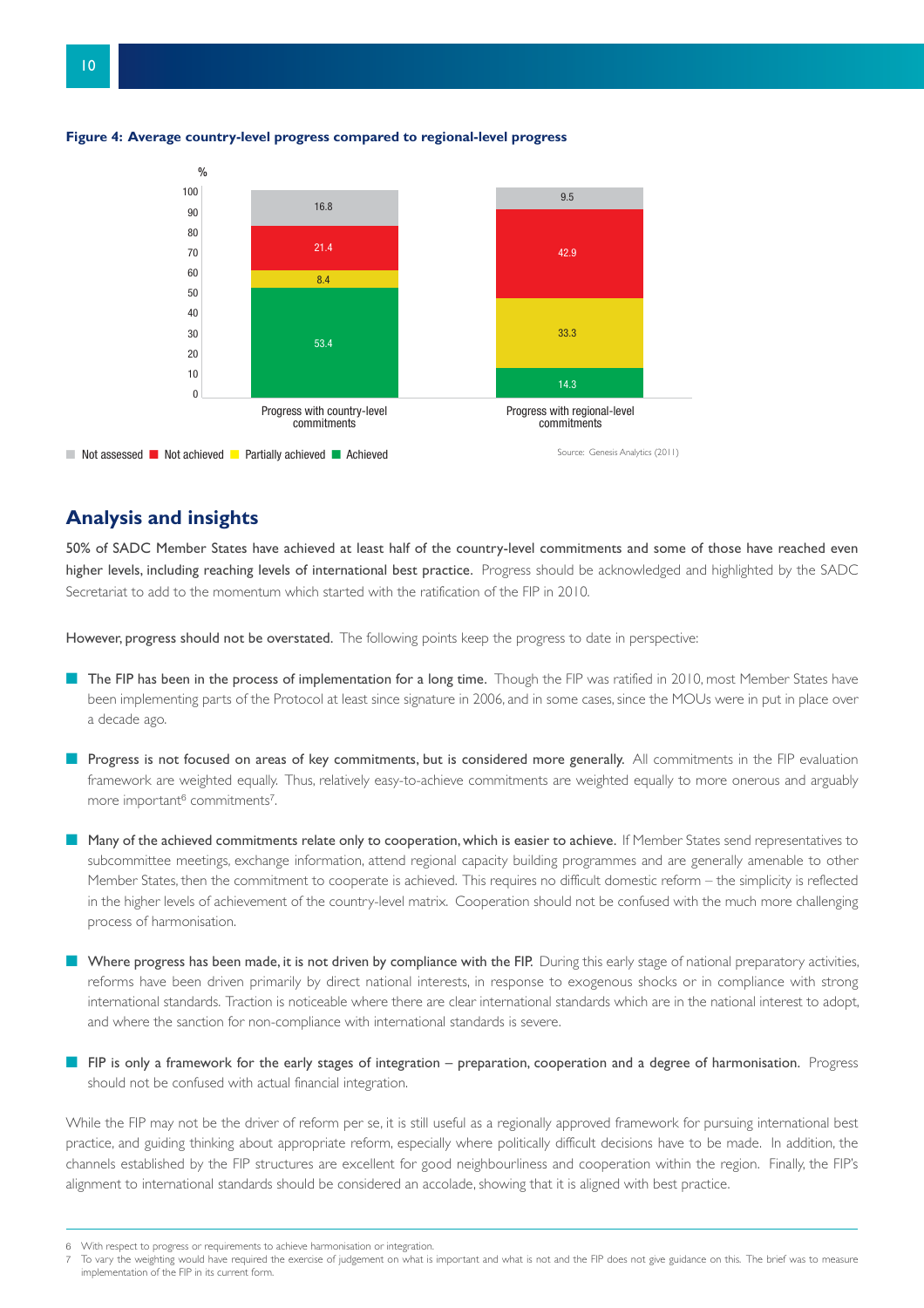With respect to the difficult-to-achieve regional-level commitments, there has been little progress.

- One implication is that Member States who are members of more than one regional bloc will soon have to make choices that may be incompatible with other blocs. While multiple membership of regional blocs is feasible in the preparation and cooperation phases, the harmonisation phase, by definition, requires a commitment to a single approach.
- Outside of government, levels of awareness of the FIP are negligible. The process of Regional Financial Integration is one that necessarily starts with government led actions. The state sets up the *de jure* infrastructure ultimately for use by the private sector. The implication is that the private sector should increasingly be made aware of and engaged with on the plans for integration, and be regularly updated on progress made.
- Within government, only those directly handling FIP implementation have a comprehensive understanding of the FIP its goals. Within the departments of finance, tax, investment and Central Banks, awareness of the existence of the FIP is generally good. However, even within these institutions the understanding of the implications and the ultimate purpose of the FIP is low. The need to raise levels of awareness is important regarding the specific FIP integration agenda and what this means for the country.
- There is weak coordination of the FIP within countries. Critically, the FIP does not make allowance for any national institution to provide strategic guidance and management across all its annexes and subcommittees. This omission has resulted in numerous coordination issues, both at country and regional level. Only three countries have established cross-annex implementation committees. A sense of the national integration aspirations is weak, as is the understanding of the long-term route to integration. Each country would thus benefit from a technically competent champion, who has the mandate to pull together and coordinate implementation across all areas. A more coordinated approach in the form of a National FIP Forum would achieve huge benefits.
- Accountability for performance is weakened by the fact that the FIP does not contain any timelines. Consequently, there is no deadline for implementation. The open-ended nature of the FIP means Member States are never in clear breach of their commitments. It would be advisable for the Ministers of Finance to implement timelines for the FIP to improve accountability.
- There is a general impression that responsibility for implementation of the FIP lies with the SADC Secretariat. The SADC Secretariat has no political mandate to achieve Member State reforms. It is at the Member State level that implementation must take place. Holding states accountable will be easier in future with the adoption of a single, coherent measurement framework that Member States will be required to update annually.
- Interventions and resources should be directed at improving implementation capacity in the Member States and not capacity within the Secretariat (except with respect to data management - see below). The Secretariat can help by facilitating an in-depth needs assessment per country in each technical area, working with International Cooperating Partners (ICPs), bearing in mind that the momentum for reform must come from the Member States themselves.
- A key Secretariat function needed is data management and information sharing. One of the challenges of this study was finding reliable data. For instance, macroeconomic convergence indicator data differs amongst sources consulted. Questions around data quality decreases confidence and trust amongst Member States.

## **Recommendations emanating from the FIP stakeholder workshop**

On 18 and 19 August 2011, a FIP stakeholders workshop was convened in Johannesburg, South Africa to validate the adoption of the Matrix of Commitments and the findings of the consolidated regional report. The purpose of the workshop was also to agree on specific recommendations informed by the baseline study, for discussion at the SADC Senior Treasury Officials and the Ministers of Finance meetings in October 2011. These recommedations were in fact adopted by the Ministers and Treasury Officials at this meeting.

- Adoption of the Matrix of Commitment and indicators: That the FIP Indicators, see Table 1, be adopted as the standard indicators according to which the implementation by Member States of the FIP will be tracked, and that the progress be shared amongst Member States.
- Ministers' Dashboard indicators: That the Ministers' Dashboard indicators, see Table 2, be adopted as the indicators to be used for the measurement of actual financial integration and improvements in the investment climate. Member States to begin to collect the data and information required to populate the indicators.